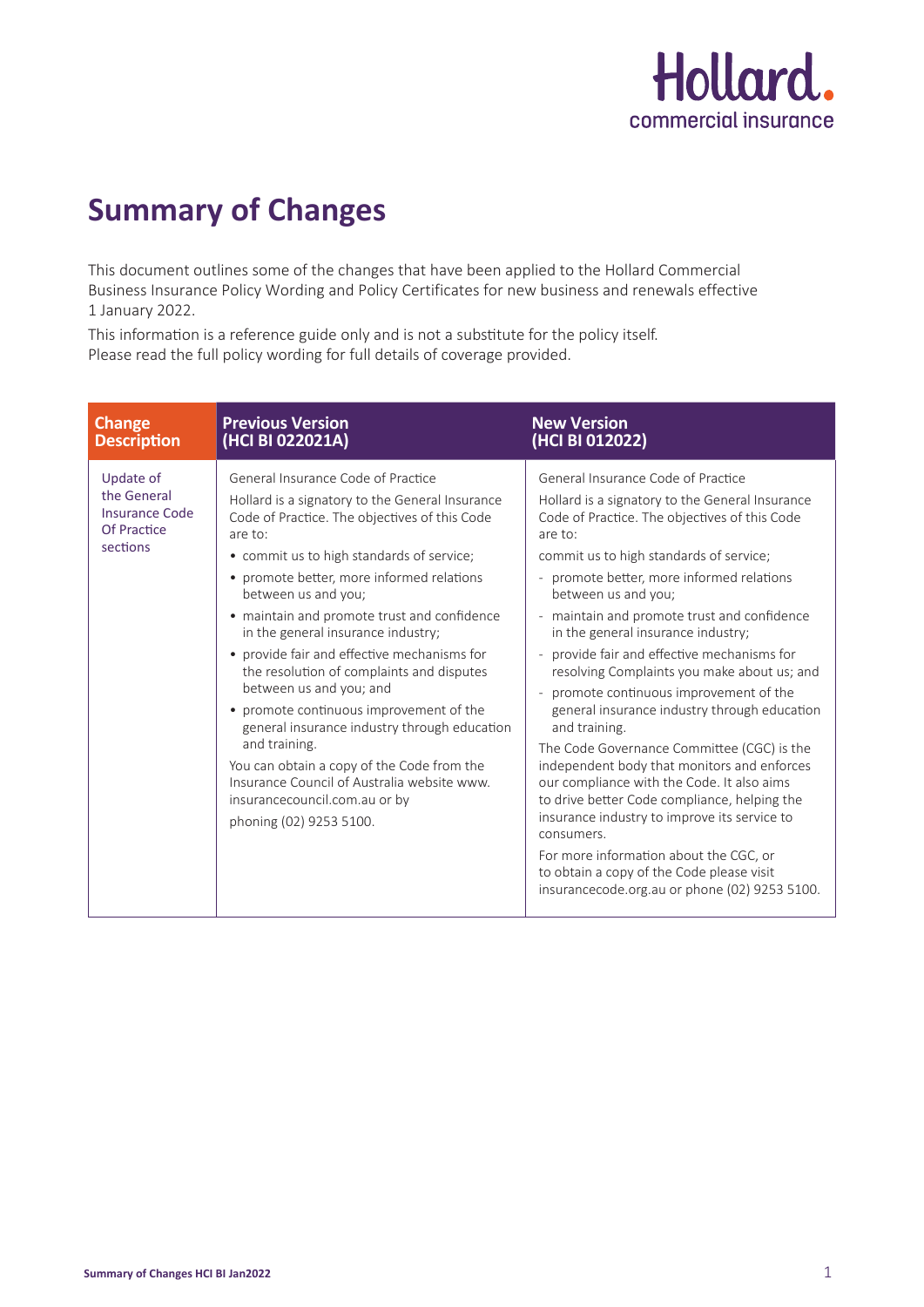

| <b>Change</b>                                                       | <b>Previous Version</b>                                                                                                                                                                                                                                                                                                                                                                                                                                                                                                                                                                                                                                                                                                                                                                                                                                                                                                                                                                                                                                                                                                                                                                                                                                                                                                                                                                                                                                                                                                                                                                                                                                                                                                                                                                                                                                                                                                                                                                    | <b>New Version</b>                                                                                                                                                                                                                                                                                                                                                                                                                                                                                                                                                                                                                                                                                                                                                                                                                                                                                                                                                                                                                                                                                                                                                                                                                                                                                                                                                                                                                                                                                                                                                                                                                                                                               |
|---------------------------------------------------------------------|--------------------------------------------------------------------------------------------------------------------------------------------------------------------------------------------------------------------------------------------------------------------------------------------------------------------------------------------------------------------------------------------------------------------------------------------------------------------------------------------------------------------------------------------------------------------------------------------------------------------------------------------------------------------------------------------------------------------------------------------------------------------------------------------------------------------------------------------------------------------------------------------------------------------------------------------------------------------------------------------------------------------------------------------------------------------------------------------------------------------------------------------------------------------------------------------------------------------------------------------------------------------------------------------------------------------------------------------------------------------------------------------------------------------------------------------------------------------------------------------------------------------------------------------------------------------------------------------------------------------------------------------------------------------------------------------------------------------------------------------------------------------------------------------------------------------------------------------------------------------------------------------------------------------------------------------------------------------------------------------|--------------------------------------------------------------------------------------------------------------------------------------------------------------------------------------------------------------------------------------------------------------------------------------------------------------------------------------------------------------------------------------------------------------------------------------------------------------------------------------------------------------------------------------------------------------------------------------------------------------------------------------------------------------------------------------------------------------------------------------------------------------------------------------------------------------------------------------------------------------------------------------------------------------------------------------------------------------------------------------------------------------------------------------------------------------------------------------------------------------------------------------------------------------------------------------------------------------------------------------------------------------------------------------------------------------------------------------------------------------------------------------------------------------------------------------------------------------------------------------------------------------------------------------------------------------------------------------------------------------------------------------------------------------------------------------------------|
| <b>Description</b>                                                  | (HCI BI 022021A)                                                                                                                                                                                                                                                                                                                                                                                                                                                                                                                                                                                                                                                                                                                                                                                                                                                                                                                                                                                                                                                                                                                                                                                                                                                                                                                                                                                                                                                                                                                                                                                                                                                                                                                                                                                                                                                                                                                                                                           | (HCI BI 012022)                                                                                                                                                                                                                                                                                                                                                                                                                                                                                                                                                                                                                                                                                                                                                                                                                                                                                                                                                                                                                                                                                                                                                                                                                                                                                                                                                                                                                                                                                                                                                                                                                                                                                  |
| Update of the<br>complaints<br>and dispute<br>resolution<br>process | Dispute resolution process<br>We welcome every opportunity to resolve any<br>concerns You may have with Our products<br>or service. In the first instance contact Your<br>insurance broker.<br>If Your concern is still not resolved to Your<br>satisfaction please contact:<br>Step 1: Contact HCi by:<br>Phone: 1300 306 226<br>Email: feedback@hollardcommercial.com.au<br>Mail: Locked Bag 2010, St Leonards, NSW 1590<br>We will address complaints in accordance with<br>HCi's Complaints Handling Process available<br>at www.hollardcommercial.com.au and the<br>Insurance Council of Australia's General<br>Insurance Code of Practice.<br>If HCi requires additional information they will<br>contact You to discuss. If Your complaint is not<br>immediately resolved HCi will respond within<br>15 business days of receipt of Your complaint or<br>agree a reasonable alternative timetable with<br>You.<br>Step 2: Internal Dispute Resolution<br>If You are not satisfied with HCi's response You<br>may write to Our Internal Dispute Resolution<br>Committee at:<br>The Hollard Insurance Company Pty Ltd Internal<br>Dispute Resolution Committee Locked Bag<br>2010, St Leonards, NSW 1590<br>Phone: +61 2 9253 6600<br>Email: resolution@hollard.com.au<br>Step 3: External Dispute Resolution scheme<br>If We are unable to resolve Your complaint<br>within 45 days of the date We first received<br>Your complaint or if You remain unsatisfied,<br>You can choose to have the matter reviewed<br>independently by the Australian Financial<br>Complaints Authority (AFCA). Its services are<br>free to You and as a member We agree to<br>accept its decision where We are bound to do<br>so. You have up to two years to contact AFCA<br>after Our final decision.<br>You can contact AFCA by:<br>Phone: 1800 931 678<br>Email: info@afca.org.au<br>Website: www.afca.org.au<br>Mail: Australian Financial Complaints Authority<br>GPO Box 3, Melbourne, VIC 3001 | If You have a complaint, we are committed<br>to working with You to resolve it as quickly<br>as possible. If You have a complaint You can<br>contact Your insurance broker or Us directly on:<br>Phone: 1300 368 979<br>Email: resolution@hollardcommercial.com.au<br>If You contact Us directly, please provide Us<br>with as much information as possible and we<br>will do Our best to resolve it straight away.<br>Where we are unable to resolve Your complaint<br>straight away or if You are not satisfied with the<br>response, we will refer Your complaint to Our<br>Customer Resolution Team who will review Your<br>complaint and provide You with a response. You<br>will be provided with the contact details of the<br>person looking after Your complaint and You<br>will receive regular progress updates.<br>If we cannot resolve Your complaint:<br>If You are not happy with Our decision, or<br>we have taken more than 30 days to respond<br>to You from the date You first made Your<br>complaint,<br>You may contact the Australian Financial<br>Complaints Authority (AFCA) at:<br>Phone: 1800 931 678<br>Post: GPO Box 3 Melbourne VIC 3001<br>Website: afca.org.au<br>Email: info@afca.org.au<br>The AFCA provides fair and independent<br>financial services complaints resolution that<br>is provided to You free of charge. AFCA has<br>authority to hear certain complaints and<br>they will confirm if they can assist You. A<br>determination by AFCA is binding on Us<br>provided You also accept the determination but<br>is not binding on You. You do not have to accept<br>their determination and You have the right to<br>seek further legal assistance. |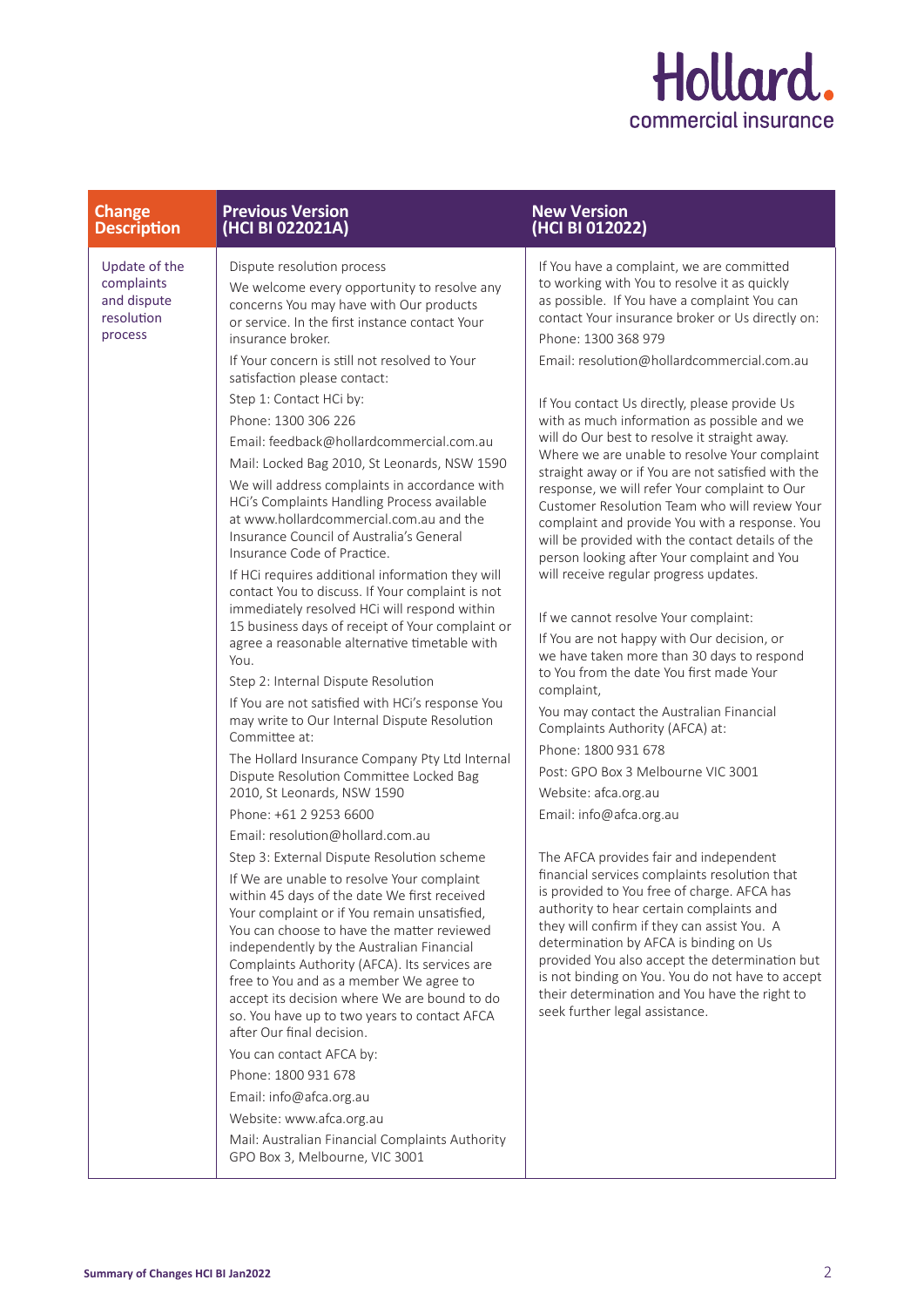

| <b>Change</b><br><b>Description</b>                                             | <b>Previous Version</b><br>(HCI BI 022021A)                                                                                                                                                                                                                                                                                                    | <b>New Version</b><br>(HCI BI 012022)                                                                                                                                                                                                                                                                                                                                                                                                                                                                                                                                                                                                                                  |
|---------------------------------------------------------------------------------|------------------------------------------------------------------------------------------------------------------------------------------------------------------------------------------------------------------------------------------------------------------------------------------------------------------------------------------------|------------------------------------------------------------------------------------------------------------------------------------------------------------------------------------------------------------------------------------------------------------------------------------------------------------------------------------------------------------------------------------------------------------------------------------------------------------------------------------------------------------------------------------------------------------------------------------------------------------------------------------------------------------------------|
| Paying Your<br>Premium                                                          | You must pay Your annual premium by the due<br>date. If We do not receive Your premium by this<br>date or Your payment is dishonoured the Policy<br>will not operate and there will be no cover.                                                                                                                                               | You must pay Your annual premium to Your<br>broker by the due date as agreed between us<br>and your broker. We will cancel Your Policy if<br>Your premium is unpaid by the due date or if<br>Your payment is dishonoured.<br>If you make a claim before you've paid Your<br>premium, You must pay that premium to us in<br>full before we will settle Your claim.                                                                                                                                                                                                                                                                                                      |
| Addition of<br>new General<br>definitions:<br><b>Computer</b><br><b>Systems</b> | N/A                                                                                                                                                                                                                                                                                                                                            | Computer System: means any computer,<br>hardware, software, communications system,<br>electronic device (including, but not limited to<br>smartphone, laptop, tablet, wearable device),<br>server, cloud, microcontroller including any<br>similar system or any configuration of the<br>aforementioned and including any associated<br>input, output, data storage device, networking<br>equipment or back up facility.                                                                                                                                                                                                                                               |
| Amended<br>General<br>definitions:<br><b>Computer Virus</b>                     | <b>Computer Virus: means an executable</b><br>program or computer code segment that is<br>self-replicating, requires a host program or<br>executable disc segment in which it can be<br>contained and which destroys or alters the<br>host program or other computer code or data<br>causing undesired program or computer system<br>operation | <b>Computer Virus: means an executable</b><br>program or computer code segment that<br>is self-replicating, requires a host program<br>or executable disc segment in which it can<br>be contained and which destroys or alters<br>the host program or other computer code<br>or data causing undesired program or<br>Computer System operation [and includes the<br>introduction of malicious code, ransomware,<br>cryptoware, trojans, worms and logic or time<br>bombs or any malware, programs, files or<br>instructions of a malicious nature which may<br>disrupt, harm, impede access to, or in any<br>other way corrupt the operation of a Computer<br>System]. |
| Addition of<br>new General<br>definitions:<br><b>Cyber Act</b>                  | N/A                                                                                                                                                                                                                                                                                                                                            | Cyber Act: means an unauthorised or malicious<br>act or series of related unauthorised or<br>malicious acts, regardless of time and place,<br>or the threat or hoax thereof involving access<br>to, processing of, use of or operation of any<br>Computer System or any data by any person or<br>group(s) of persons.                                                                                                                                                                                                                                                                                                                                                  |
| Addition of<br>new General<br>definitions:<br><b>Cyber Incident</b>             | N/A                                                                                                                                                                                                                                                                                                                                            | Cyber Incident: means any error or omission or<br>series of related errors or omissions involving<br>access to, processing of, use of or operation of<br>any Computer System; or any partial or total<br>unavailability or failure or series of related<br>partial or total unavailability or failures to<br>access, process, use or operate any Computer<br>System.                                                                                                                                                                                                                                                                                                   |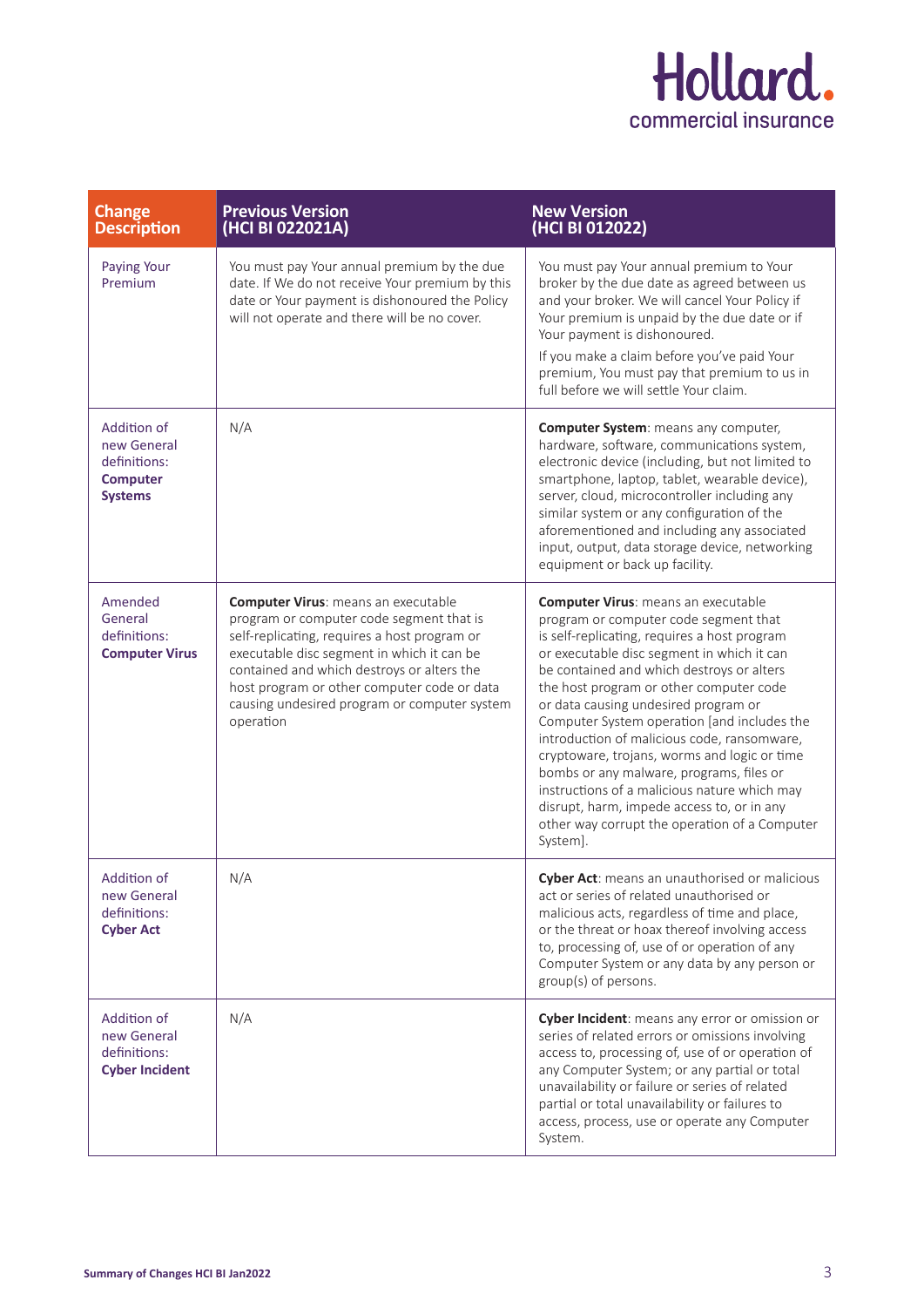

| Change<br><b>Description</b>                                    | <b>Previous Version</b><br>(HCI BI 022021A)                                                                                                                                                                                                                                                                                                                                                                          | <b>New Version</b><br>(HCI BI 012022)                                                                                                                                                                                                                                                                                                      |
|-----------------------------------------------------------------|----------------------------------------------------------------------------------------------------------------------------------------------------------------------------------------------------------------------------------------------------------------------------------------------------------------------------------------------------------------------------------------------------------------------|--------------------------------------------------------------------------------------------------------------------------------------------------------------------------------------------------------------------------------------------------------------------------------------------------------------------------------------------|
| Addition of<br>new General<br>definitions:<br><b>Cyber Loss</b> | N/A                                                                                                                                                                                                                                                                                                                                                                                                                  | Cyber Loss: means any legal liability caused<br>by or arising out of any Cyber Act or Cyber<br>Incident including but not limited to any action<br>taken in controlling, preventing, suppressing or<br>remediating any Cyber Act or Cyber Incident.                                                                                        |
| Update of<br>General<br>definitions:<br><b>Electronic Data</b>  | <b>Electronic Data</b> means any facts, concepts<br>and/or information converted to a form usable<br>for communications and/or displays and/or<br>distribution and/or processing by electronic<br>and/or electromechanical data processing and/<br>or electronically controlled equipment which<br>includes but is not limited to programs and/or<br>software and/or other coded instructions for<br>such equipment. | <b>Electronic Data:</b> means any information, facts,<br>concepts, code and/or any other information<br>converted to, transmitted or recorded in a form<br>to be used, accessed, processed, transmitted or<br>stored by a computer system.                                                                                                 |
| Amended<br>General<br>definitions:<br><b>Flood</b>              | 1. a lake (whether or not it has been altered<br>or modified);<br>2. a river (whether or not it has been altered<br>or modified);<br>3. a creek (whether or not it has been altered<br>or modified);<br>4. another natural watercourse (whether or<br>not it has been altered or modified);<br>5. a reservoir;<br>6. a canal.                                                                                        | 1. a lake (whether or not it has been altered<br>or modified);<br>2. a river (whether or not it has been altered<br>or modified);<br>3. a creek (whether or not it has been altered<br>or modified);<br>4. another natural watercourse (whether or<br>not it has been altered or modified);<br>5. a reservoir;<br>6. a canal:<br>7. a dam. |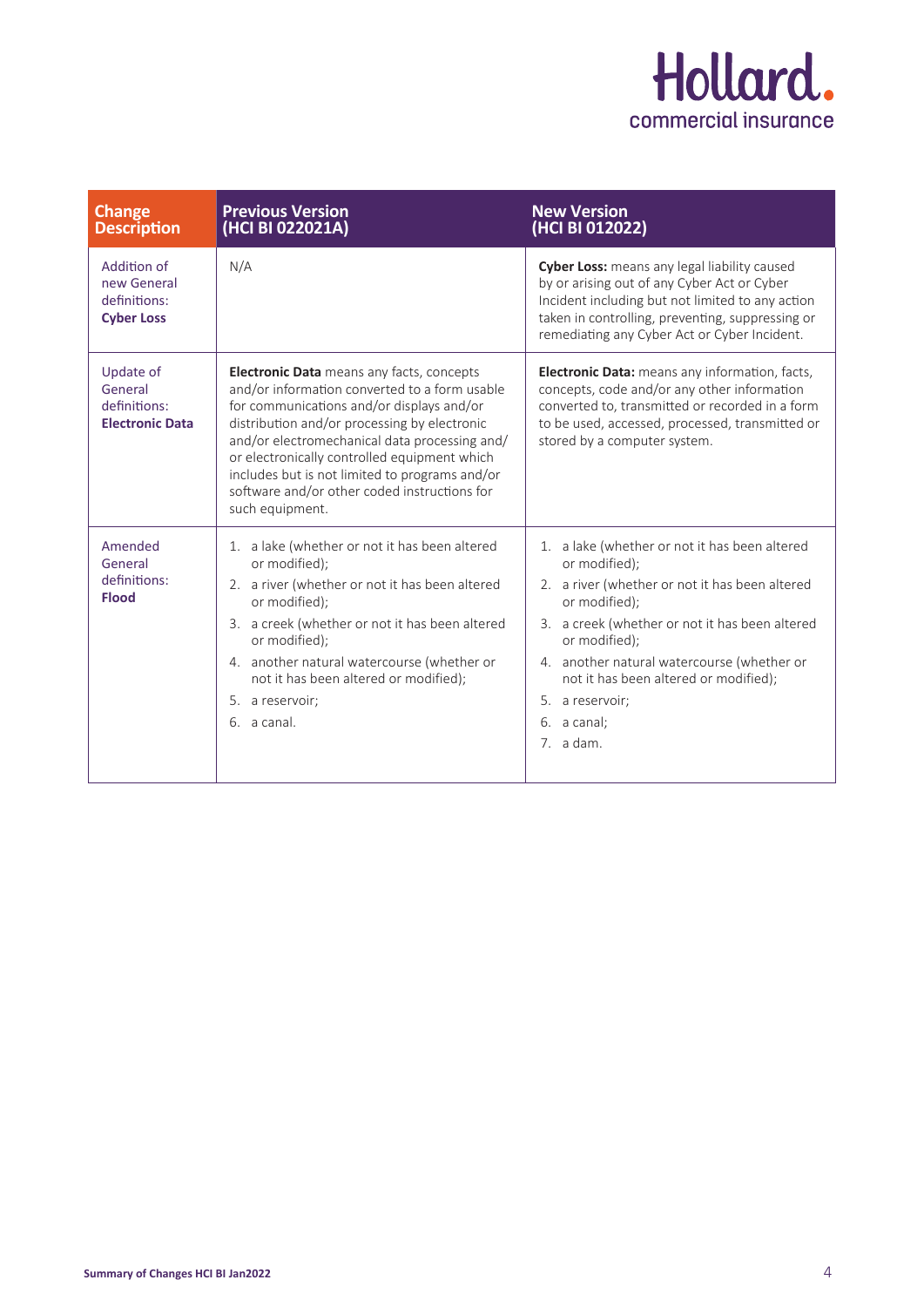

## **Change Description Previous Version (HCI BI 022021)**

Update of General Policy Exclusions:

**Electronic Data exclusion to Cyber exclusion**

We will not cover Electronic Data or the cost of rewriting records as a result of loss of Electronic Data.

However, We will provide cover for losses to Electronic Data and rewriting of records arising out of the following perils:

> fire, lightning, thunderbolt, explosion, implosion, earthquake, subterranean fire, volcanic eruption, impact, aircraft and/ or other aerial device, Breakage of Glass, the acts of persons taking part in riots or civil commotions or of strikers or of locked out workers or of persons taking part in labour disturbances which do not assume the proportions of or amount to an uprising, storm and/or tempest and/or rainwater and/or wind and/or hail, water and/or other liquids and/or substances discharged and/ or overflowing and/ or leaking from any apparatus and/or appliance and/or pipes.

If the Theft cover section of the Policy is current We will also provide cover for losses to Electronic Data arising out of theft of any computer and/or computer hardware and/or firmware and/ or microchip and/or integrated circuit and/or device containing such Electronic Data.

If the Electronic Equipment Breakdown cover section of the Policy is current We will also provide cover under additional benefit 3 'Restoration of Electronic Data' for losses to Electronic Data arising out of vibration, power surge, low voltage, mechanical, electrical and electronic breakdown, but not breakdown occurring as a result of any Computer Virus, worm, trojan horse, hacking, or any unauthorised access.

## **New Version (HCI BI 012022)**

This Policy excludes all loss, damage, liability, cost or expense of any nature to the extent directly or indirectly caused by, contributed to by, resulting from, arising out of or comprising:

- 1. any Cyber Loss;
- 2. any loss of, alteration of, or damage to or a reduction in the functionality, availability or operation of a Computer System;
- 3. any loss of use, reduction in functionality, repair, replacement, restoration or reproduction of any Electronic Data, including the value of, or any amount pertaining to the value of, such Electronic Data.

## However:

- A. points 2 and 3 above of this exclusion will not apply in respect of and to the extent of physical loss or physical damage to property insured under this Policy (including physical loss or physical damage to a Computer System and/or Electronic Data, as applicable) which is directly caused by an insured Event not otherwise excluded under this Policy subject always to all other provisions, exclusions and conditions of this Policy, including, but not limited to, that no cover is provided for any legal liability arising from 2 or 3 above howsoever caused; and
- B. If the Theft cover section of the Policy is current then, subject always to all other provisions, exclusions and conditions of this Policy, this exclusion will not apply in respect and to the extent of repair or replacement costs to Electronic Data directly resulting from the theft of any Computer System insured under this Policy containing such Electronic Data; and
- C. If the Electronic Equipment Breakdown cover section of the Policy is current then, subject always to all other provisions, exclusions and conditions of this Policy, this exclusion will not apply in respect and to the extent of cover under additional benefit 3 'Restoration of Electronic Data' for losses to Electronic Data directly resulting from vibration, power surge, low voltage, mechanical, electrical and electronic breakdown, but not breakdown occurring as a result of any Cyber Act or Cyber Incident or Computer Virus.

This exclusion will take priority in the event of any conflict with any other term of this policy wording or any Endorsement thereto.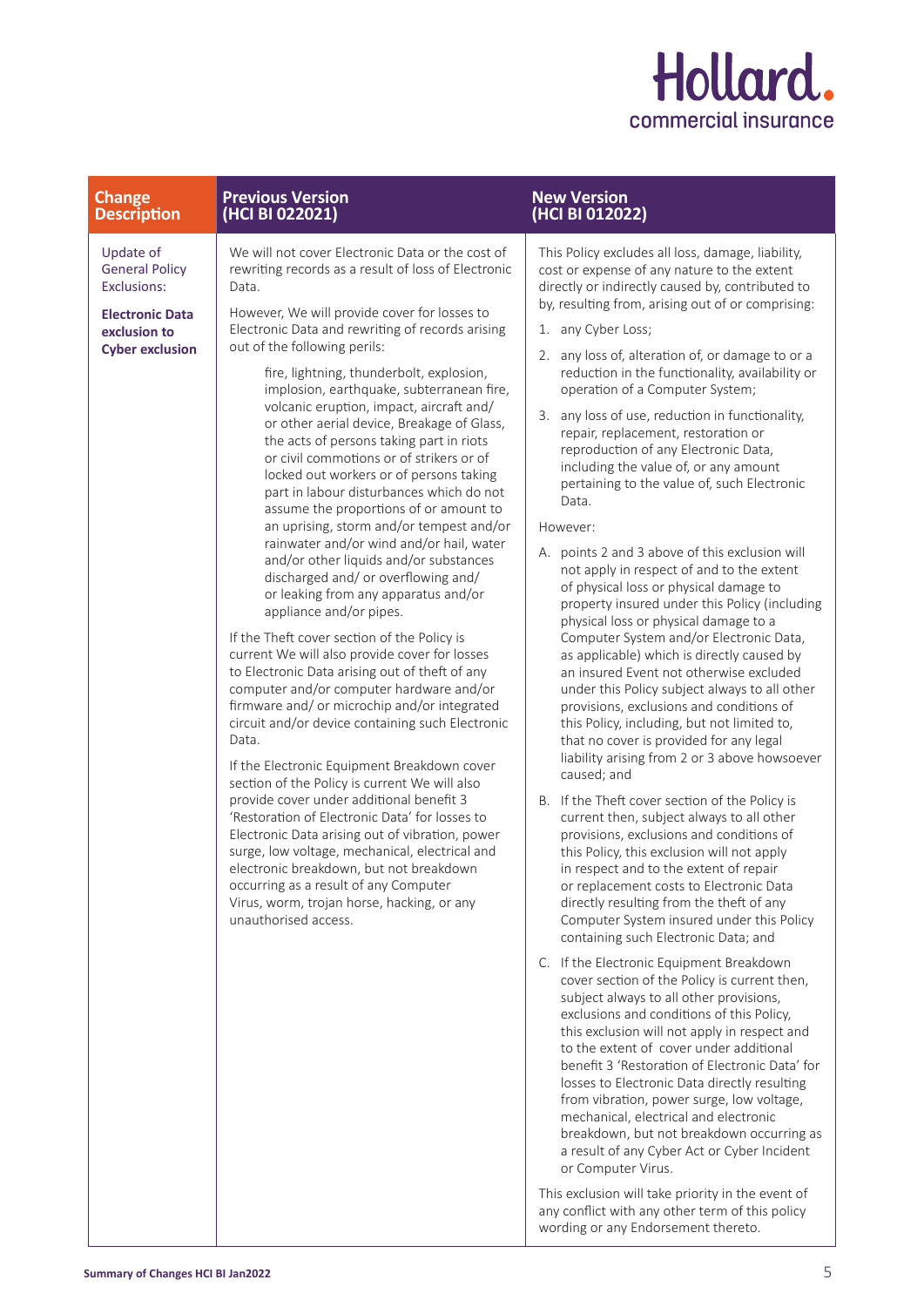

| <b>Change</b><br><b>Description</b>                                                                   | <b>Previous Version</b><br>(HCI BI 022021A)                                                                                                                                                                                    | <b>New Version</b><br>(HCI BI 012022)                                                                                                                                                                                                                                                                                                                                             |
|-------------------------------------------------------------------------------------------------------|--------------------------------------------------------------------------------------------------------------------------------------------------------------------------------------------------------------------------------|-----------------------------------------------------------------------------------------------------------------------------------------------------------------------------------------------------------------------------------------------------------------------------------------------------------------------------------------------------------------------------------|
| Addition of<br><b>General Policy</b><br>Exclusion:<br><b>Computer Virus</b>                           | N/A                                                                                                                                                                                                                            | We will not pay for any loss, damage, liability,<br>cost or expense of any nature to the extent<br>directly or indirectly caused by, contributed to<br>by, resulting from, arising out of a Computer<br>Virus.                                                                                                                                                                    |
| Addition of new<br>General policy<br>condition:<br><b>Policy Limits</b>                               | N/A                                                                                                                                                                                                                            | Our liability shall not exceed the Sum Insured,<br>limit of liability, or any sub-limit of liability<br>applicable under the relevant cover section(s)<br>making up the Policy for each category of<br>property as shown on the Policy Schedule.                                                                                                                                  |
| Addition of new<br>General policy<br>condition:<br><b>Statutes and</b><br>regulations                 | N/A                                                                                                                                                                                                                            | Any reference in this policy to a statute,<br>regulation or ordinance (or any section of or<br>schedule to any of them) or any other law<br>includes all regulations and other instruments<br>under it, and shall be read so as to include<br>any amendment, re-enactment, substitution,<br>consolidation, replacement or successor of any<br>of them.                            |
| Update to<br>Property section<br>covers:<br>Additional<br>benefits;<br><b>Rewriting of</b><br>records | We will not pay more than: a) \$100,000; or b)<br>the amount shown in the Policy Schedule for<br>rewriting of records; or c) the Limit of Liability<br>not otherwise exhausted; whichever is the<br>greater, for any one Event | This Policy does not provide any cover for the<br>value of, or pertaining to the value of, such<br>records and such data. In addition, We will not<br>pay more than:<br>a. $$100,000$ ; or<br>b. the amount shown in the Policy Schedule<br>for rewriting of records; or<br>c. the Limit of Liability not otherwise<br>exhausted;<br>whichever is the greater, for any one Event. |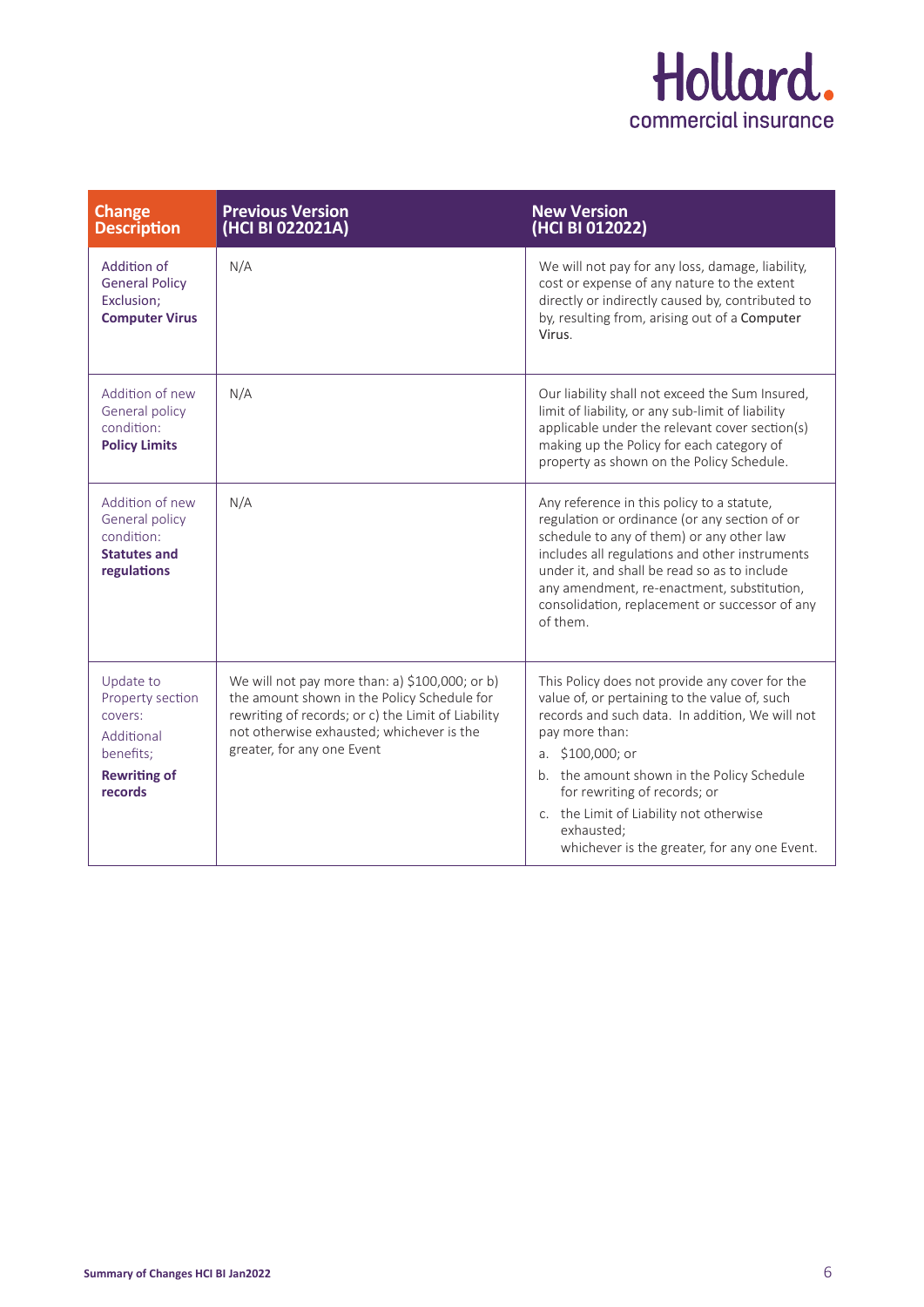

| <b>Change</b><br><b>Description</b>                                                           | <b>Previous Version</b><br>(HCI BI 022021A)                                                                                                                                                                                                                                          | <b>New Version</b><br>(HCI BI 012022)                                                                                                                                                                                                                                                                                                                                                                                               |
|-----------------------------------------------------------------------------------------------|--------------------------------------------------------------------------------------------------------------------------------------------------------------------------------------------------------------------------------------------------------------------------------------|-------------------------------------------------------------------------------------------------------------------------------------------------------------------------------------------------------------------------------------------------------------------------------------------------------------------------------------------------------------------------------------------------------------------------------------|
| <b>Update to</b><br>Property section<br>exclusions:                                           | data processing or media failure or breakdown<br>or malfunction of a processing system<br>including operator entry or omission;                                                                                                                                                      | Cyber Incident                                                                                                                                                                                                                                                                                                                                                                                                                      |
|                                                                                               | deliberate and unauthorised corruption,<br>amendment or erasure of data by You or Your<br>directors, partners, Employees, officers or any<br>other person who has an interest in the<br>Property Insured whether acting alone or in<br>collusion with any other person;              | Cyber Act                                                                                                                                                                                                                                                                                                                                                                                                                           |
|                                                                                               | the gaining of unauthorised access to Your<br>computer via any communication system by<br>any person other than You or Your directors,<br>partners, Employees, officers or any other<br>person who has an interest in the property;                                                  | Deleted                                                                                                                                                                                                                                                                                                                                                                                                                             |
|                                                                                               | the gaining of unauthorised access to Your<br>computer via any communication system by<br>any person other than You or Your directors,<br>partners, Employees, officers or any other<br>person who has an interest in the property;                                                  | the operation or presence of any computer<br>program that alters or erases data or<br>programs in a manner that is undesired by You                                                                                                                                                                                                                                                                                                 |
| <b>Update to</b><br>Property section<br>exclusions                                            | Exclusions 1a) to 1d), 1g), 1h), 1m), 1n), 1q),<br>1s) and 1u) shall not apply to loss or damage<br>to Property Insured (not otherwise excluded)<br>resulting from a circumstance referred to in<br>these exclusions.                                                                | Exclusions 1a) to 1d), 1h), 1m), 1r), 1t) shall<br>be limited to the items immediately affected<br>and not apply to subsequent loss or damage<br>to other Property Insured (not otherwise<br>excluded) resulting from the loss or damage<br>caused by a circumstance referred to in these<br>exclusions                                                                                                                             |
| <b>Update to</b><br>Property section<br>exclusions:                                           | We will not cover loss of or damage to:<br>Glass unless:<br>such Glass suffers loss or damage<br>i.<br>caused by:<br>1. fire, lightning, explosion, earthquake,<br>subterranean fire, volcanic eruption, impact,<br>storm, wind, rainwater, hail or snow; or                         | We will not cover loss of or damage to:<br>Glass, unless:<br>such Glass suffers loss or damage caused<br>Ι.<br>by:<br>1. fire, lightning, explosion, earthquake,<br>subterranean fire, volcanic eruption, impact<br>by road vehicle or animal, storm, wind,<br>rainwater, hail or snow; or                                                                                                                                          |
| <b>Update to</b><br>Property<br>section;<br>Conditions<br>applicable;<br><b>Reinstatement</b> | If We pay an amount for a claim for loss or<br>damage during the Period of Insurance under<br>this cover section We will automatically<br>reinstate the Limit of Liability to the amount<br>shown in the Policy Schedule. You will not be<br>required to pay any additional premium. | If We pay an amount for a claim for loss or<br>damage during the Period of Insurance under<br>this cover section We will automatically<br>reinstate the Limit of Liability to the amount<br>shown in the Policy Schedule provided We have<br>not (in writing) advised otherwise.<br>You will not be required to pay any additional<br>premium.<br>This condition does not apply in the event of a<br>total loss under this section. |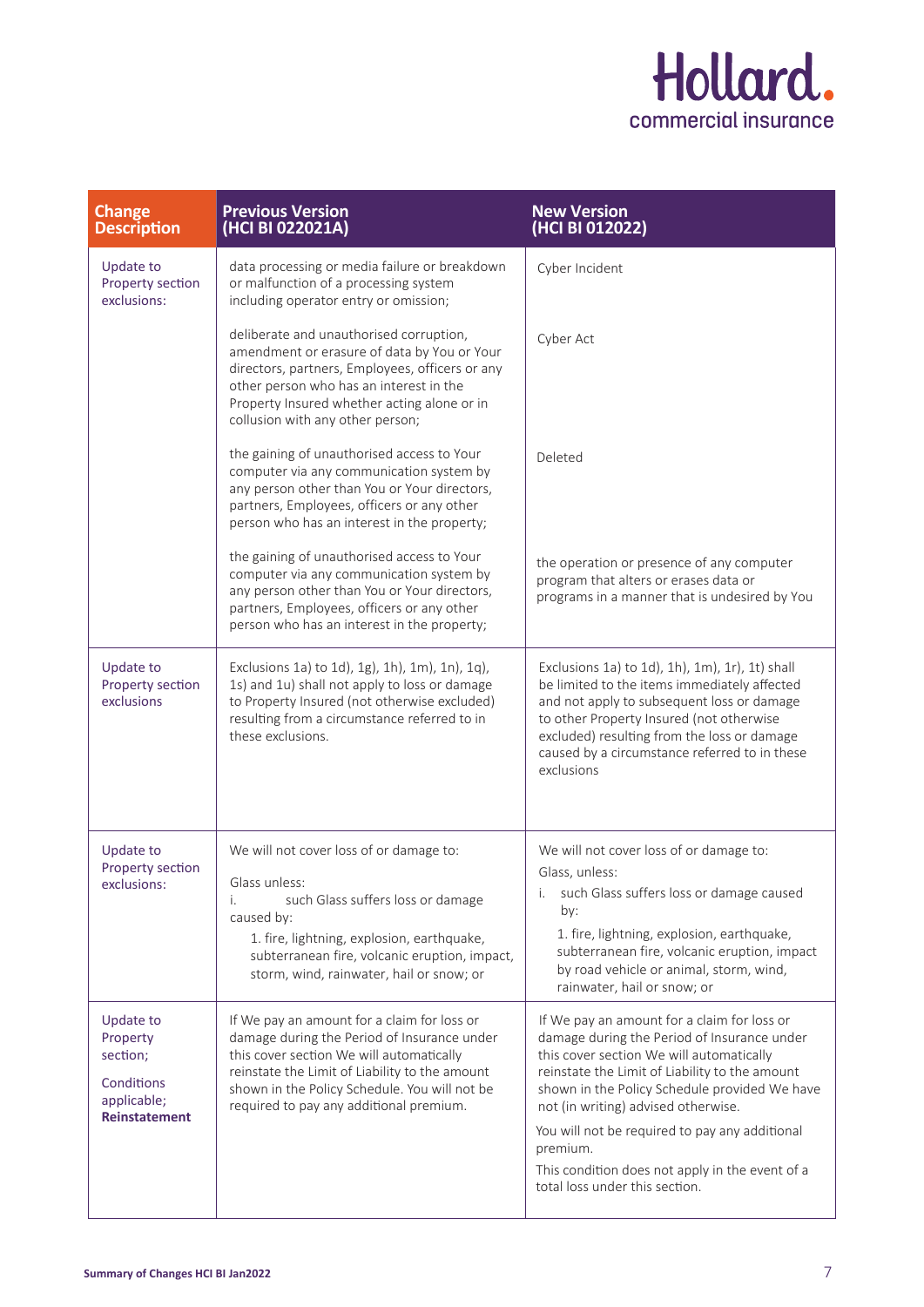

| <b>Change</b><br><b>Description</b>                                                                                                                                   | <b>Previous Version</b><br>(HCI BI 022021A)                                                                                                                                                                                                                                                                                                                                                                                                                                                                                                                                                                                                                                                                                                                     | <b>New Version</b><br>(HCI BI 012022)                                                                                                                                                                                                                                                                                                                                                                                                                                                                                                                                                                                                                                                                                                            |
|-----------------------------------------------------------------------------------------------------------------------------------------------------------------------|-----------------------------------------------------------------------------------------------------------------------------------------------------------------------------------------------------------------------------------------------------------------------------------------------------------------------------------------------------------------------------------------------------------------------------------------------------------------------------------------------------------------------------------------------------------------------------------------------------------------------------------------------------------------------------------------------------------------------------------------------------------------|--------------------------------------------------------------------------------------------------------------------------------------------------------------------------------------------------------------------------------------------------------------------------------------------------------------------------------------------------------------------------------------------------------------------------------------------------------------------------------------------------------------------------------------------------------------------------------------------------------------------------------------------------------------------------------------------------------------------------------------------------|
| <b>Update to</b><br><b>Business</b><br>Interruption<br>section;<br>Extra covers;<br><b>Limited</b><br><b>infectious</b><br>diseases cover;<br>Points b) ii and<br>vii | any other Listed Human Disease under<br>ii)<br>the Biosecurity Act 2015 (Cth) or any<br>subsequent amendment, replacement or<br>successor legislation of the Commonwealth<br>of Australia, including delegated legislation;<br>or<br>vii) any disease determined by the World<br>Health Organization to be a Public Health<br>Emergency of International Concern<br>(PHEIC);                                                                                                                                                                                                                                                                                                                                                                                    | any other Listed Human Disease (as at the<br>ii)<br>time of loss) under the Biosecurity Act<br>2015 (Cth) or any subsequent amendment,<br>replacement or successor legislation of<br>the Commonwealth of Australia, including<br>delegated legislation; or<br>vii) any disease determined by the World<br>Health Organization (as at the time of<br>loss) to be a Public Health Emergency of<br>International Concern (PHEIC);                                                                                                                                                                                                                                                                                                                   |
| Update to<br><b>Business</b><br>Interruption<br>section;<br>Extra covers<br>additional clause<br><b>Prevention of</b><br>access                                       | We will cover You for interruption to Your<br>Business that is caused by an order of any legal<br>authority which prevents or restricts access to<br>the Premises provided that the order results<br>from the threat of Damage to property within a<br>50 kilometre radius of the Premises.                                                                                                                                                                                                                                                                                                                                                                                                                                                                     | We will cover You for interruption to Your<br>Business that is caused by an order of any legal<br>authority which prevents or restricts access to<br>the Premises provided that the order results<br>from the threat of Damage to property within<br>a 50 kilometre radius of the Premises and<br>provided that such threat of Damage is not<br>directly or indirectly caused by, contributed to<br>by, resulting from, arising out of, in connection<br>with or in consequence of a Cyber Act or Cyber<br>Incident or Computer Virus or other excluded<br>peril or Event.                                                                                                                                                                       |
| <b>Update to</b><br><b>Business</b><br>Interruption<br>section;<br>Additional<br>benefits;<br><b>Computer</b><br><b>installations</b>                                 | We will treat Damage to computer installations,<br>including any ancillary equipment and data<br>processing media, utilised by You in Your<br>Business in the Commonwealth of Australia<br>other than at the Premises as Damage for the<br>purpose of this cover section provided that:<br>a) the Damage would have been covered<br>under the Property Damage cover section<br>of the Policy if the computer facilities had<br>been insured under that cover section;<br>b) the Damage results in You being unable<br>to use the computer installation, ancillary<br>equipment or data processing media in the<br>manner it was used immediately prior to<br>the Damage; and<br>c) the Damage results in interruption of or<br>interference with Your Business. | We will treat Damage to Computer Systems,<br>including any ancillary equipment and data<br>processing media, utilised by You in Your<br>Business in the Commonwealth of Australia<br>other than at the Premises as Damage for the<br>purpose of this cover section provided that:<br>a) the Damage would have been covered<br>under the Property Damage cover section<br>of the Policy if the Computer Systems had<br>been insured under that cover section;<br>b) the Damage results in You being unable<br>to use the Computer System, ancillary<br>equipment or data processing media in the<br>manner it was used immediately prior to<br>the Damage; and<br>c) the Damage results in interruption of or<br>interference with Your Business. |
| Update to<br>Liability section<br>exclusions;<br><b>Advertising</b><br>injury;                                                                                        | business is advertising, broadcasting,<br>f)<br>publishing or telecasting.                                                                                                                                                                                                                                                                                                                                                                                                                                                                                                                                                                                                                                                                                      | f)<br>business is advertising, broadcasting,<br>publishing or casting.                                                                                                                                                                                                                                                                                                                                                                                                                                                                                                                                                                                                                                                                           |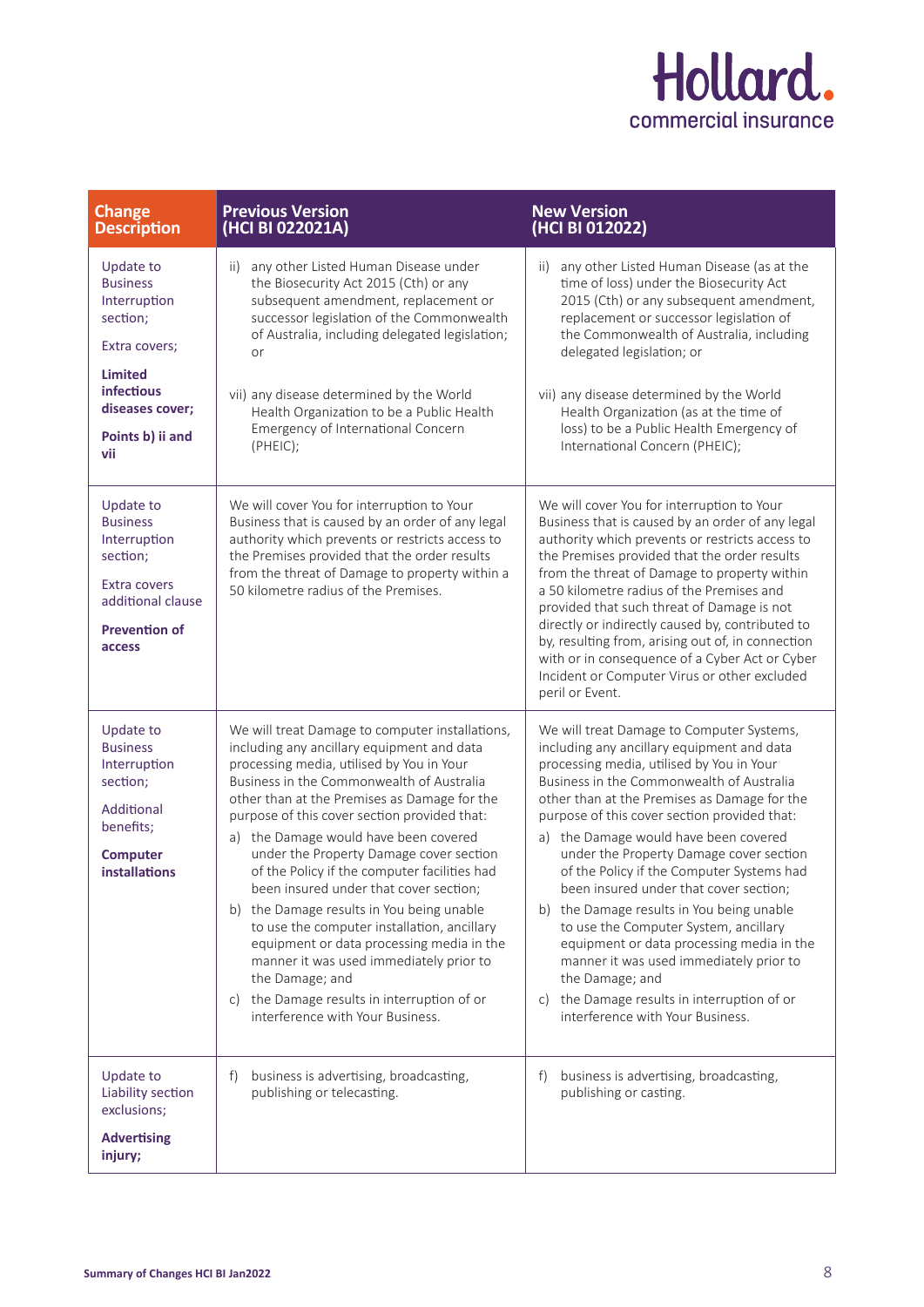

| <b>Change</b><br><b>Description</b>                               | <b>Previous Version</b><br>(HCI BI 022021A)                                                                                                | <b>New Version</b><br>(HCI BI 012022)                                                                                                                                                                                                                                                                                                                                                                                                                                                                                                                                                                                                                        |
|-------------------------------------------------------------------|--------------------------------------------------------------------------------------------------------------------------------------------|--------------------------------------------------------------------------------------------------------------------------------------------------------------------------------------------------------------------------------------------------------------------------------------------------------------------------------------------------------------------------------------------------------------------------------------------------------------------------------------------------------------------------------------------------------------------------------------------------------------------------------------------------------------|
| Update to<br>Liability section<br>exclusions;<br><b>Vehicles;</b> | but exclusions 20a) and 20b) shall not apply to:<br>any Vehicle temporarily in Your custody or<br>V)<br>control for the purpose of parking | but exclusions 20a) and 20b) shall not apply to:<br>Property damage to any Vehicle temporarily<br>V)<br>in Your custody or control for the purpose<br>of parking within the immediate vicinity of<br>your premises                                                                                                                                                                                                                                                                                                                                                                                                                                           |
| Additional<br>Liability section<br>exclusion;                     | N/A                                                                                                                                        | any liability arising out of your internet<br>a)<br>operations; or                                                                                                                                                                                                                                                                                                                                                                                                                                                                                                                                                                                           |
| <b>Information</b><br>technology<br>hazards                       |                                                                                                                                            | b) liability for Property Damage to computer<br>data or programs and their storage media<br>arising directly or indirectly out of or caused<br>by, through or in connection with:                                                                                                                                                                                                                                                                                                                                                                                                                                                                            |
|                                                                   |                                                                                                                                            | i) the use of any Computer Systems or<br>software;                                                                                                                                                                                                                                                                                                                                                                                                                                                                                                                                                                                                           |
|                                                                   |                                                                                                                                            | ii) the provision of computer or<br>telecommunication services by you or<br>on your behalf;                                                                                                                                                                                                                                                                                                                                                                                                                                                                                                                                                                  |
|                                                                   |                                                                                                                                            | iii) the use of computer hardware or<br>software belonging to any third party,<br>whether authorised or unauthorised<br>including damage caused by any<br>Computer Virus.                                                                                                                                                                                                                                                                                                                                                                                                                                                                                    |
|                                                                   |                                                                                                                                            | This exclusion does not apply to:                                                                                                                                                                                                                                                                                                                                                                                                                                                                                                                                                                                                                            |
|                                                                   |                                                                                                                                            | a. Personal Injury, Property Damage<br>or Advertising Injury arising<br>directly from material which is<br>already in print and on which it<br>was reasonable for you to rely and<br>of which you have not had notice<br>(direct or otherwise) of the material<br>having been superseded and<br>which material has been provided<br>or made available to you by the<br>manufacturer in support of any of its<br>products, including by not limited to<br>product use and safety instructions<br>or warnings, and which is also<br>reproduced on its site; or<br>b. liability which arises irrespective of<br>the involvement of your internet<br>operations. |